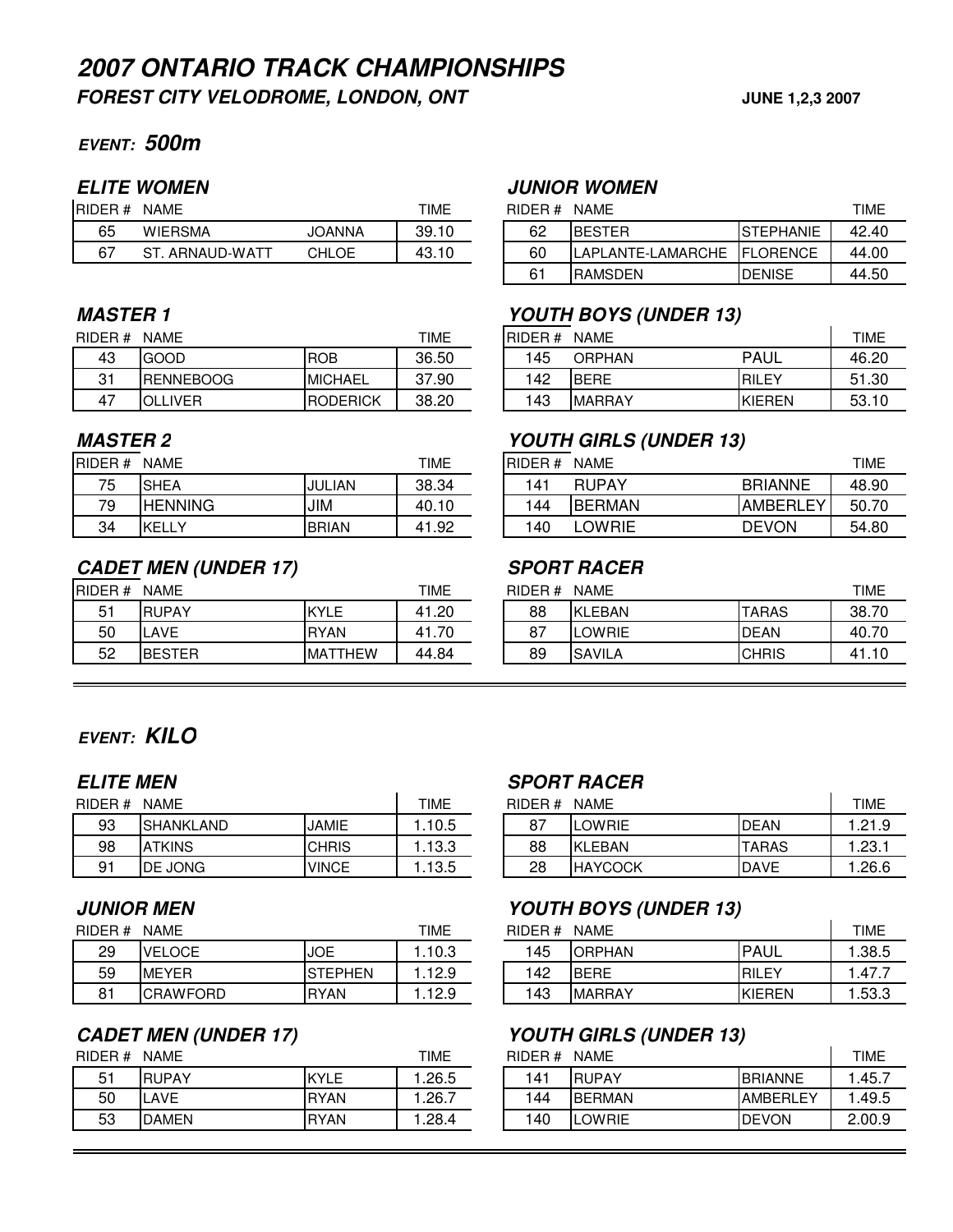## **EVENT: 4000m**

## **ELITE MEN**

| RIDER# NAME |                      | TIMF        |        |
|-------------|----------------------|-------------|--------|
| 48          | <b>ROBERTSON</b>     | <b>ERIC</b> | 4.57.1 |
| 97          | <b>IDEFRANCESCHI</b> | DANIFI F    | 5.01.5 |
| 82          | IRYFR                | <b>DAVF</b> | 5.06.8 |

## **EVENT: 3000m**

| TIME<br><b>NAME</b><br>RIDER# |                   |                |        | TIME<br><b>NAME</b><br>RIDER# |                |               |              |        |
|-------------------------------|-------------------|----------------|--------|-------------------------------|----------------|---------------|--------------|--------|
| 65                            | <b>WIERSMA</b>    | JOANNA         | 4.05.4 |                               | 5 <sup>1</sup> | <b>RUPAY</b>  | KYLE         | .23.0  |
| 66                            | <b>SPENCE</b>     | <b>JESSICA</b> | 4.08.0 |                               | 50             | _AVE          | <b>IRYAN</b> | 4.35.4 |
| 67                            | SAINT-ARNAUD-WATT | <b>CHLOE</b>   | 4.33.7 |                               | 53             | <b>IDAMEN</b> | <b>IRYAN</b> | 1.42.6 |
|                               |                   |                |        |                               |                |               |              |        |

| RIDER# | <b>NAME</b>    |                | TIME   | RIDER# | <b>NAME</b>     |                 | TIME   |
|--------|----------------|----------------|--------|--------|-----------------|-----------------|--------|
| 46     | <b>IEUGENI</b> | <b>PAOLO</b>   | 3.55.2 | 87     | LOWRIE          | <b>IDEAN</b>    | 4.14.4 |
| 42     | SQUIRES        | <b>CHARLIE</b> | 3.55.7 | 88     | KLEBAN          | <b>TARAS</b>    | 4.33.1 |
| 44     | ABBEY          | <b>GARNETT</b> | 3.56.1 | -      | <b>RICHARDS</b> | <b>IRAYMOND</b> | 5.13.2 |

## **JUNIOR MEN**

| RIDER# NAME |                  |                 | TIMF   |
|-------------|------------------|-----------------|--------|
| 59          | <b>MFYFR</b>     | <b>ISTEPHEN</b> | 3.45.0 |
| 81          | <b>CRAWFORD</b>  | IRYAN           | 3.56.3 |
| 80          | <b>LATTIMORF</b> | IANDRFW         | 3.56.6 |

## **EVENT: 2000m**

| <b>TIME</b><br>RIDER#<br><b>NAME</b> |               |                |        | <b>NAME</b><br>RIDER# |     |               |               | <b>TIME</b> |  |
|--------------------------------------|---------------|----------------|--------|-----------------------|-----|---------------|---------------|-------------|--|
| 75                                   | <b>SHEA</b>   | <b>JULIAN</b>  | 2.49.6 |                       | 145 | <b>ORPHAN</b> | <b>IPAUL</b>  | 3.28.0      |  |
| 34                                   | <b>IKELLY</b> | <b>BRIAN</b>   | 3.05.7 |                       | 42  | <b>BERE</b>   | RILEY         | 3.38.       |  |
| --                                   | <b>RUPAY</b>  | <b>IROBERT</b> | 3.06.1 |                       | 43  | <b>MARRAY</b> | <b>KIEREN</b> | 3.43.2      |  |

| RIDER# | <b>NAME</b>                  |                | TIME   | RIDER# | <b>NAME</b>    |                 | TIME   |
|--------|------------------------------|----------------|--------|--------|----------------|-----------------|--------|
| 61     | <b>RAMSDEN</b>               | <b>IDENISE</b> | 2.45.2 | 141    | <b>IRUPAY</b>  | <b>IBRIANNE</b> | 3.32.7 |
| 62     | <b>IBESTER</b>               | ISTEPHANIE     | 2.52.  | 144    | <b>IBERMAN</b> | <b>AMBERLEY</b> | 3.49.7 |
| 60     | APLANTE-LAMARCHE   FLORENCE_ |                | 3.01.5 | 140    | <b>LOWRIE</b>  | <b>IDEVON</b>   | 4.12.  |

## **ELITE WOMEN CADET MEN (UNDER 17)**

| ER# | <b>NAME</b>       |              | TIME   | RIDER# | <b>NAME</b>  |             | TIME   |
|-----|-------------------|--------------|--------|--------|--------------|-------------|--------|
| 65  | <b>WIERSMA</b>    | JOANNA       | 4.05.4 | 51     | <b>RUPAY</b> | KYLE        | 4.23.0 |
| 66  | <b>SPENCE</b>     | JESSICA      | 4.08.0 | 50     | LAVE         | <b>RYAN</b> | 4.35.4 |
| 67  | SAINT-ARNAUD-WATT | <b>CHLOE</b> | 4.33.7 | 53     | <b>DAMEN</b> | <b>RYAN</b> | 4.42.6 |

## **MASTER 1 SPORT RACER**

| ER# | TIME<br><b>NAME</b> |                 |        | RIDER# | TIME            |                |        |
|-----|---------------------|-----------------|--------|--------|-----------------|----------------|--------|
| 46  | <b>IEUGENI</b>      | <b>PAOLO</b>    | 3.55.2 | 87     | OWRIE           | <b>DEAN</b>    | 4.14.4 |
| 42  | <b>ISQUIRES</b>     | <b>CHARLIE</b>  | 3.55.7 | 88     | KLEBAN          | <b>TARAS</b>   | 4.33.  |
| 44  | <b>ABBEY</b>        | <b>IGARNETT</b> | 3.56.1 | 74     | <b>RICHARDS</b> | <b>RAYMOND</b> | 5.13.2 |

### **MASTER 2 YOUTH BOYS (UNDER 13)**

| ER# | <b>TIME</b><br><b>NAME</b> |                |        | RIDER# | <b>NAME</b>    |               | TIME   |
|-----|----------------------------|----------------|--------|--------|----------------|---------------|--------|
| 75  | <b>SHEA</b>                | <b>JULIAN</b>  | 2.49.6 | 145    | <b>ORPHAN</b>  | <b>IPAUL</b>  | 3.28.6 |
| 34  | <b>KELL</b><br>$\sim$      | <b>BRIAN</b>   | 3.05.7 | 142    | <b>BERE</b>    | <b>IRILEY</b> | 3.38.2 |
| 77  | <b>RUPAY</b>               | <b>IROBERT</b> | 3.06.1 | 143    | <b>IMARRAY</b> | KIEREN        | 3.43.2 |

### **JUNIOR WOMEN YOUTH GIRLS (UNDER 13)**

| ER # | NAME                         | TIME              | RIDER# | <b>NAME</b> |               |                 |        |
|------|------------------------------|-------------------|--------|-------------|---------------|-----------------|--------|
| 61   | <b>RAMSDEN</b>               | <b>IDENISE</b>    | 2.45.2 | 141         | <b>IRUPAY</b> | <b>IBRIANNE</b> | 3.32.7 |
| 62   | <b>IBESTER</b>               | <b>ISTEPHANIE</b> | 2.52.1 | 144         | <b>BERMAN</b> | <b>AMBERLEY</b> | 3.49.7 |
| 60   | APLANTE-LAMARCHE   FLORENCE_ |                   | 3.01.5 | 140         | LOWRIE        | <b>IDEVON</b>   | 4.12.7 |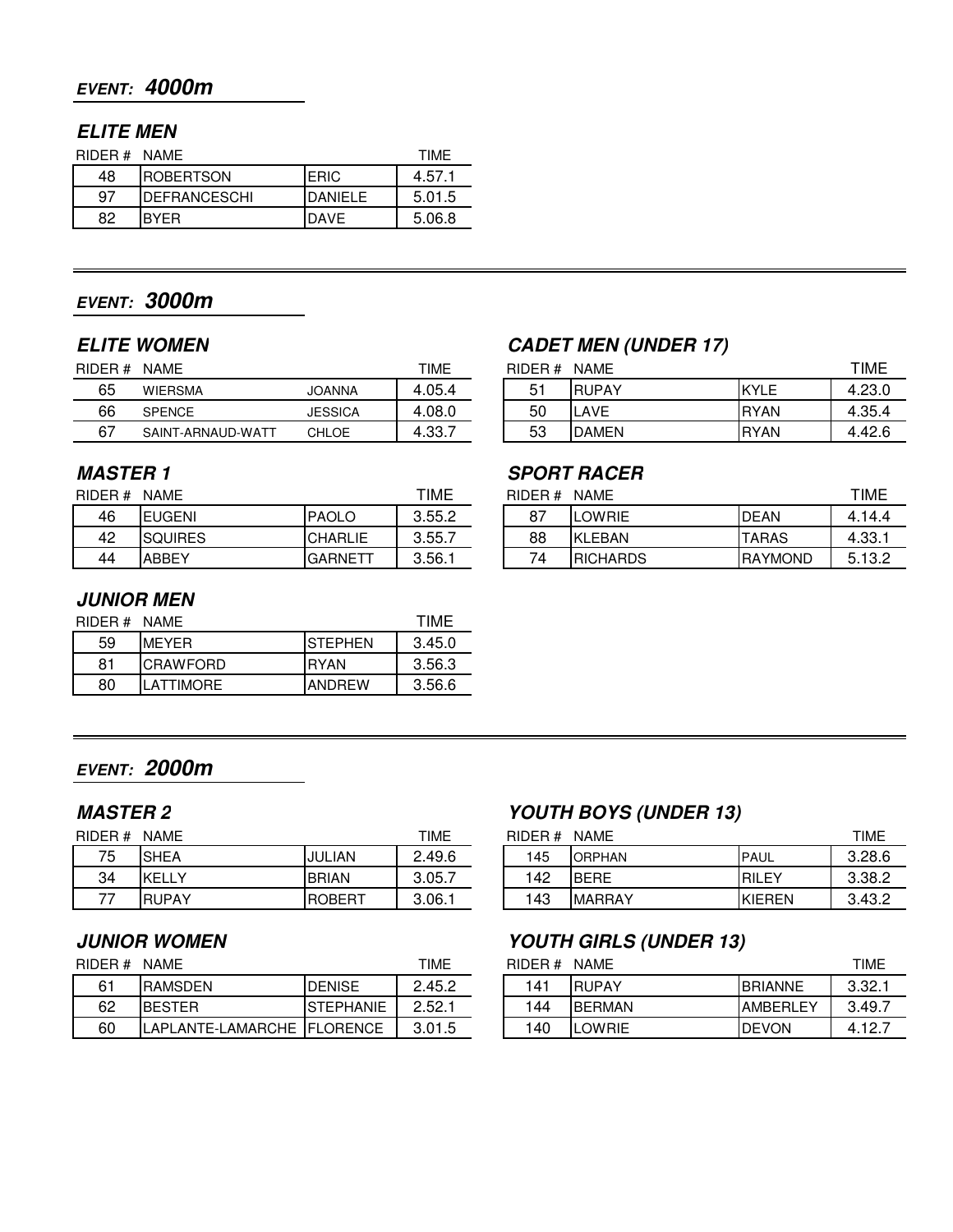# **SCRATCH RACE**

| <b>RIDER#</b> | <b>NAME</b>          |                |  | <b>RIDER#</b> | <b>NAME</b>     |               |
|---------------|----------------------|----------------|--|---------------|-----------------|---------------|
| 97            | <b>IDEFRANCESCHI</b> | <b>DANIELE</b> |  | 59            | <b>MEYER</b>    | ISTEPHEN      |
| 82            | <b>BYER</b>          | <b>DAVE</b>    |  |               | <b>CRAWFORD</b> | <b>IRYAN</b>  |
| 92            | <b>THROOP</b>        | <b>BRANDON</b> |  | 80            | LATTIMORE       | <b>ANDREW</b> |

| RIDER # | NAME                   |                | <b>IRIDER # NAME</b> |                    |                |
|---------|------------------------|----------------|----------------------|--------------------|----------------|
| 97      | <b>WIERSMA</b>         | <b>JOANNA</b>  | 62                   | <b>IBESTER</b>     | ISTEPH/        |
| 82      | <b>IST ARNAUD-WATT</b> | <b>CHLOE</b>   | 61                   | <b>IRAMSDEN</b>    | <b>DENISE</b>  |
| 59      | <b>WORLEY</b>          | <b>KRISTEN</b> | 60                   | ILAPLANTE-LAMARCHE | <b>IFLOREN</b> |

| IRIDER # | <b>NAME</b>      |                | IRIDER # | NAME           |             |
|----------|------------------|----------------|----------|----------------|-------------|
| 46       | <b>EUGENI</b>    | <b>PAOLO</b>   |          | <b>IRUPAY</b>  | <b>KYLE</b> |
| 21<br>ບ  | <b>RENNEBOOG</b> | <b>MICHAEL</b> | 38       | <b>CUDDIE</b>  | <b>MITC</b> |
| 69       | <b>VLEMMIX</b>   | <b>CHRIS</b>   | 52       | <b>IBESTER</b> | <b>MATT</b> |

## **SPRINT TOURNAMENT**

- 93 JAMIE SHANKLAND 29 JOE VELOCE
- 97 DANIELLE DEFRANCESCHI 81 RYAN CRAWFORD
- 

- 
- 
- 

### **Master 1 Cadets**

- 31 MIKE RENNEBOOG 51 KYLE RUPAY
- 
- 76 LORNE FALKENSTEIN 53 KYLE PEARSON

### **Master 2**

- 75 JULIEN SHEA
- 79 JIM HENNING
- 34 BRIAN KELLY

## **ELITE MEN JUNIOR MEN**

| ER # | <b>NAME</b>         |                 | IRIDER#<br><b>NAME</b> |    |                 |                 |
|------|---------------------|-----------------|------------------------|----|-----------------|-----------------|
| 97   | <b>DEFRANCESCHI</b> | DANIELE         |                        | 59 | <b>MEYER</b>    | <b>ISTEPHEN</b> |
| 82   | <b>BYER</b>         | <b>DAVE</b>     |                        | 81 | <b>CRAWFORD</b> | <b>RYAN</b>     |
| 92   | <b>THROOP</b>       | <b>IBRANDON</b> |                        | 80 | <b>ATTIMORF</b> | <b>LANDREW</b>  |

### **ELITE WOMEN JUNIOR WOMEN**

| ER# | <b>NAME</b>     |                | IRIDER# | <b>NAME</b> |                              |                  |
|-----|-----------------|----------------|---------|-------------|------------------------------|------------------|
| 97  | <b>WIERSMA</b>  | <b>JOANNA</b>  |         | 62          | <b>IBESTER</b>               | <b>STEPHANIE</b> |
| 82  | IST ARNAUD-WATT | <b>ICHLOE</b>  |         | 61          | <b>IRAMSDEN</b>              | <b>DENISE</b>    |
| 59  | <b>IWORLEY</b>  | <b>KRISTEN</b> |         | 60          | ILAPLANTE-LAMARCHE IFLORENCE |                  |

## **MASTER 1 CADET MEN (UNDER 17)**

RIDER # NAME

| 46 | JGENI<br>-       | <b>PAOLO</b>   | 51<br>ັ | <b>RUPAY</b>              | <b>IZVI</b> E<br>ᅩ      |
|----|------------------|----------------|---------|---------------------------|-------------------------|
| 31 | <b>RENNEBOOG</b> | <b>MICHAEL</b> | 38      | <b>CUDDIE</b>             | <b>IMITCHELL</b>        |
| 69 | .EMMIX<br>v      | <b>CHRIS</b>   | 52      | RESTER<br><b>BES</b><br>ы | `HEW<br>MA <sub>1</sub> |

### **Elite Men Junior Men**

- 
- 
- 37 ALEX FOURNIER **1999 STEPHEN MEYER**

### **Elite Women Junior Women**

- 65 JOANNA WIERSMA 62 STEPHANIE BESTER
- 67 CHLOE ST ARNAUD-WATT 60 FLORENCE LAPLANTE-LAMARSH
- 83 KRISTEN WORLEY 61 DENISE RAMSDEN

- 
- 39 ROB GOOD 60 CONTROL 200 CONTROL 200 CONTROL 200 CONTROL 4 CONTROL 200 CONTROL 200 CONTROL 200 CONTROL 200 CONTROL 200 CONTROL 200 CONTROL 200 CONTROL 200 CONTROL 200 CONTROL 200 CONTROL 200 CONTROL 200 CONTROL 200 CONTR
	-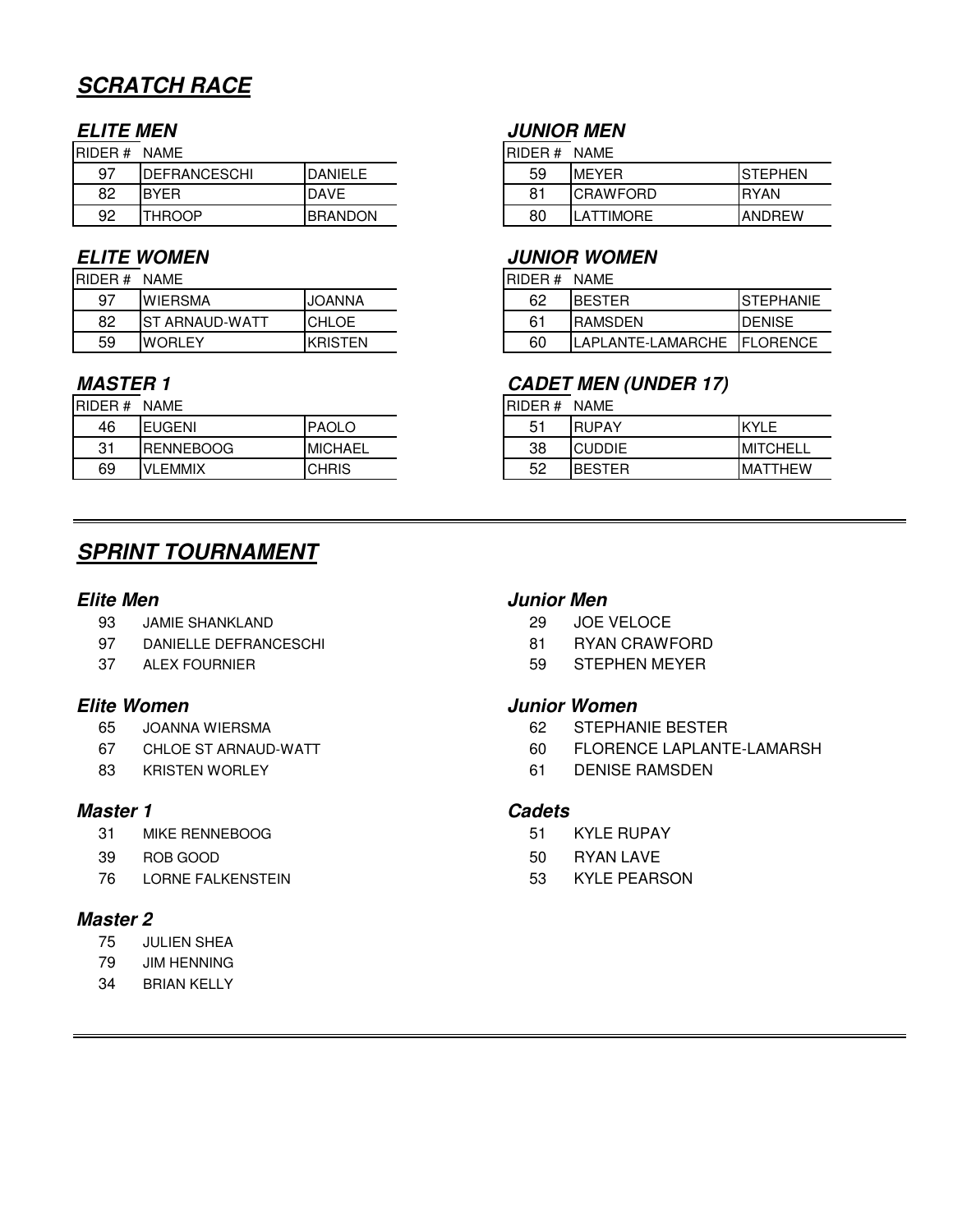# **KEIRIN**

| 93 | <b>SHANKLAND</b>    | <b>JAMIE</b>     | 65     | <b>WIERSMA</b>             | <b>JOANNA</b> |
|----|---------------------|------------------|--------|----------------------------|---------------|
| α7 | <b>DEFRANCESCHI</b> | <b>IDANIELLE</b> | $\sim$ | <b>ICHLOE ST</b><br>ARNAUD | WATCHLOE      |
| Q١ | <b>DEJONG</b>       | <b>VINCE</b>     |        |                            |               |

RIDER # NAME

| 29 | <b>ELOCE</b><br>VEI | <b>JOE</b>  | - 4<br>-<br>ັ | <b>IRUPAY</b> | <b>KYLE</b> |
|----|---------------------|-------------|---------------|---------------|-------------|
| o- | <b>CRAWFORD</b>     | <b>RYAN</b> | гο<br>ეკ      | <b>DAMEN</b>  | <b>RYAN</b> |
| 56 | LAMPE               | WILL        | 50            | LAVE          | <b>RYAN</b> |

### **MASTER 1 MASTER 2**

| RIDER#<br><b>NAME</b> |                |              | RIDER# | <b>NAME</b>     |              |
|-----------------------|----------------|--------------|--------|-----------------|--------------|
| 39                    | <b>GOOD</b>    | <b>ROB</b>   | 75     | <b>ISHEA</b>    | JULIAN       |
| 69                    | <b>VLEMMIX</b> | <b>CHRIS</b> | 34     | <b>KELLY</b>    | <b>BRIAN</b> |
| 46                    | <b>EUGENI</b>  | <b>PAOLO</b> | 74     | <b>RICHARDS</b> | <b>RAYMC</b> |

## **JUNIOR WOMEN**

| RIDER# NAME |                  |                   |
|-------------|------------------|-------------------|
| 61          | <b>RAMSDEN</b>   | <b>IDENISE</b>    |
| 62          | IBESTER          | <b>ISTEPHANIE</b> |
| 60          | LAPLANTE-LAMARSH | IFI ORFNCF        |

## **OMNIUMS**

500m/Kilo, Pursuit, Flying Lap, Scratch Race, Points Race

|       | <b>SENIOR MEN</b>           |  |     | <b>SENIOR WOMEN</b> |   |
|-------|-----------------------------|--|-----|---------------------|---|
| $Q^7$ | <b>IDEFRANCESCHI, DANIE</b> |  | 65  | <b>IWIERSMA</b>     |   |
| 92    | ITHROOP. BRANDON            |  | -67 | ISAINT-ARNAUD-WATT  | ◠ |
| 98    | IATKINS. CHRIS              |  |     |                     |   |

|    | <b>JUNIOR MEN</b> |  | 62 | <b>BESTER</b>      |   |
|----|-------------------|--|----|--------------------|---|
| 59 | IMEYER. STEPHEN   |  | 61 | <b>IRAMSDEN</b>    | ◠ |
| 81 | ICRAWFORD, RYAN   |  | 60 | ILAPLANTE-LAMARCHE |   |
| 29 | VELOCE, JOE       |  |    |                    |   |

|    | <b>MASTER 1</b>       |  |
|----|-----------------------|--|
| 31 | RENNEBOOG, MIKE       |  |
| 46 | EUGENI, PAOLO         |  |
| 69 | <b>VLEMMIX, CHRIS</b> |  |

## **ELITE MEN ELITE WOMEN**

RIDER # NAME RIDER # NAME

| 65 | <b>WIERSMA</b>           | <b>JOANNA</b> |
|----|--------------------------|---------------|
| 67 | CHLOE ST ARNAUD WATCHLOE |               |
|    |                          |               |

## **JUNIOR MEN CADET MEN** (UNDER 17)

| RIDER # NAME |              |             |
|--------------|--------------|-------------|
| 51           | <b>RUPAY</b> | KYI F       |
| 53           | <b>DAMEN</b> | <b>RYAN</b> |
| 50           | I AVF        | <b>RYAN</b> |

RIDER # NAME

| 39 | GOOD              | <b>ROB</b>   | 75<br>$\overline{\phantom{a}}$ | <b>SHEA</b>               | ∟IAN<br>IJUL   |
|----|-------------------|--------------|--------------------------------|---------------------------|----------------|
| 69 | <b>EMMIX</b><br>v | <b>CHRIS</b> | 34                             | <b>KELL</b><br>$\sqrt{ }$ | <b>BRIAN</b>   |
| 46 | <b>EUGENI</b>     | <b>PAOLO</b> | -<br>' Д                       | <b>IRICHARDS</b>          | <b>RAYMOND</b> |

### **SENIOR WOMEN**

| 65 | <b>IFRSMA</b>      |  |
|----|--------------------|--|
| c. | ISAINT-ARNAUD-WATT |  |

## **JUNIOR WOMEN**

 $\overline{1}$ 

| <b>JUNIOR MEN</b> |  | 62 | <b>BESTER</b>     |  |
|-------------------|--|----|-------------------|--|
| YER. STEPHEN      |  | G1 | <b>RAMSDEN</b>    |  |
| AWFORD. RYAN      |  | 60 | LAPLANTE-LAMARCHE |  |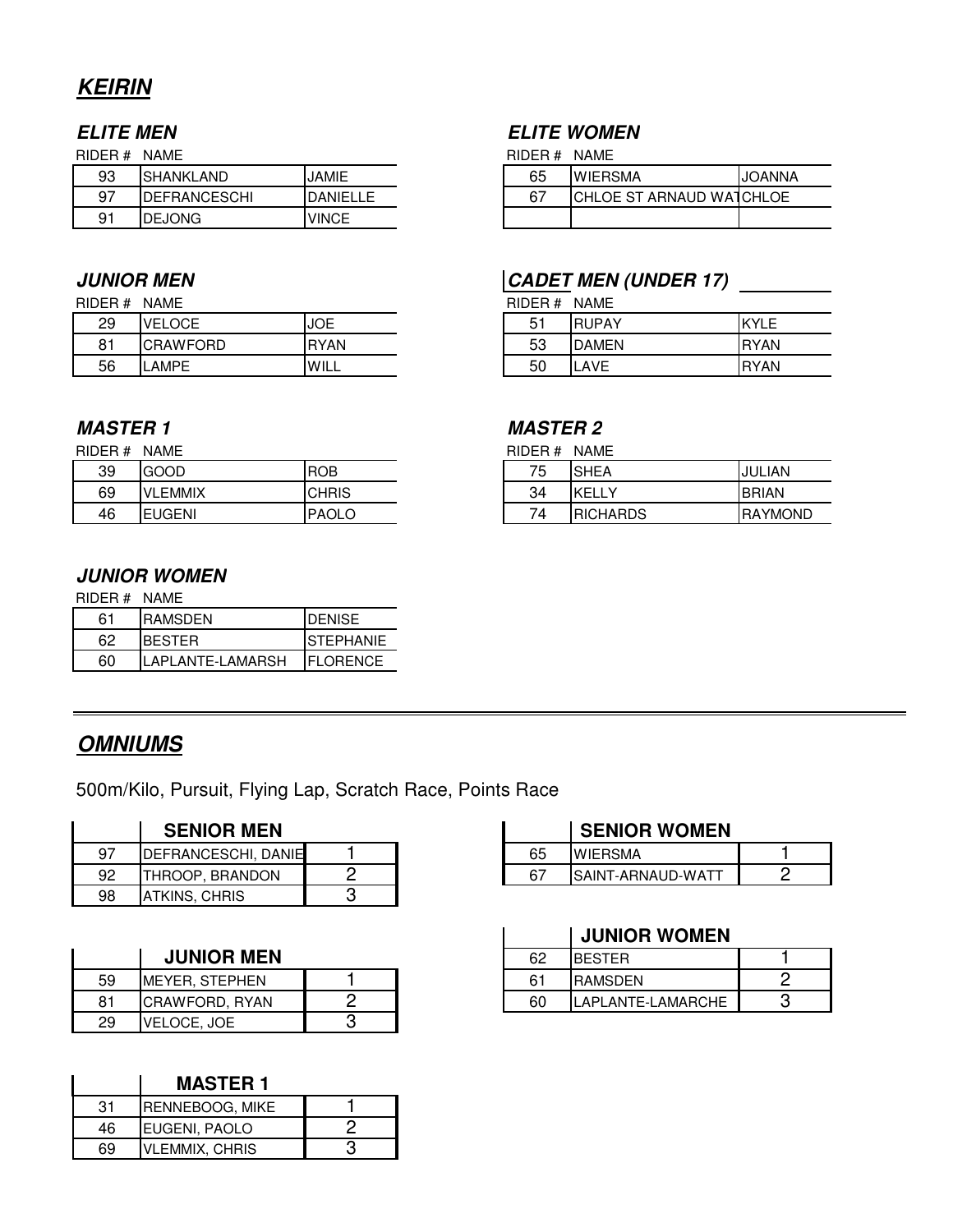# **POINTS RACE**

| RIDER# | NAMF                 |                  |
|--------|----------------------|------------------|
| 97     | <b>IDEFRANCESCHI</b> | <b>DANIFI LI</b> |
| 82     | <b>BYFR</b>          | <b>DAVF</b>      |
| 92     | THROOP               | <b>BRANDON</b>   |

### RIDER # NAME RIDER # NAME

| 59             | <b>IMEYER</b>   | <b>EPHEN</b>  | 65 | <b>WIERSMA</b>     | IJOANNA |
|----------------|-----------------|---------------|----|--------------------|---------|
| O <sub>1</sub> | <b>CRAWFORD</b> | <b>RYAN</b>   | 67 | ARNAUD-WATT<br>.S1 | ICHLOE  |
| 80             | TIMORE<br>ா∆∼   | <b>ANDREW</b> |    |                    |         |

RIDER # NAME RIDER # NAME

| n.        | <b>RENNEBOOG</b> | <b>MIKE</b>  | 長く<br>ັ  | <b>RUPAY</b> | <b>KYLE</b> |
|-----------|------------------|--------------|----------|--------------|-------------|
| 46        | <b>EUGENI</b>    | <b>PAOLO</b> | 50       | LAVE         | <b>RYAN</b> |
| . .<br>45 | <b>JACK</b>      | <b>DAVID</b> | 52<br>ეა | <b>DAMEN</b> | <b>RYAN</b> |

# **ELITE MEN JUNIOR WOMEN**

RIDER  $#$  NAME

| 97 | <b>IDEFRANCESCHI</b> | DANIELLI       | 61 | <b>RAMSDEN</b>         | <b>DENISE</b>    |
|----|----------------------|----------------|----|------------------------|------------------|
| 82 | <b>IBYER</b>         | <b>DAVE</b>    | 62 | <b>IBESTER</b>         | <b>STEPHANIE</b> |
| 92 | <b>THROOP</b>        | <b>BRANDON</b> | 63 | <b>IMCKENZIE-PICOT</b> | <b>SARAH</b>     |

### **JUNIOR MEN ELITE WOMEN**

| 65 | <b>WIERSMA</b>  | <b>IJOANNA</b> |
|----|-----------------|----------------|
|    | IST ARNAUD-WATT | ICHI OF        |
|    |                 |                |

# **MASTER 1 CADET MEN (UNDER 17)**

| 51 | <b>RUPAY</b> | IKYI F       |
|----|--------------|--------------|
| 50 | LAVE         | <b>IRYAN</b> |
| 53 | <b>DAMEN</b> | <b>IRYAN</b> |

# **PURSUIT FINAL**

RIDER # NAME

| ָ<br>48    | <b>RTSON</b><br>$\bigcirc$ BER.<br>- | <b>ERIC</b>    | $\sim$<br>w | ົ.<br>h. | <b>RAMSDEN</b>                      | <b>IDENISE</b>                                             |
|------------|--------------------------------------|----------------|-------------|----------|-------------------------------------|------------------------------------------------------------|
| $\sim$ $-$ | ICESCHI<br>)EFRANC                   | <b>DANIELE</b> |             | 62       | COTER<br><b>RF</b><br>--<br>╌<br>-- | <b>ANTIF</b><br>$\sim$ $\sim$ $\sim$ $\sim$<br>'ANIL<br>ᆸᄓ |

| RIDER# | <b>NAME</b>    |              |   | RIDER #<br>NAME |                     |              |  |
|--------|----------------|--------------|---|-----------------|---------------------|--------------|--|
| 46     | 'JGENI<br>F    | <b>PAOLO</b> |   | 87              | OWRIE               | <b>DEAN</b>  |  |
| 42     | <b>SQUIRES</b> | CHARLIE      | W | 88              | <b>LEBAN</b><br>ΙKΙ | <b>TARAS</b> |  |

## **49 JUNIOR MEN**

| RIDER# | NAM |
|--------|-----|
|--------|-----|

| 59                  | <b>MEYER</b>        | <b>FPHEN</b> | W | <u>т</u><br>∼ | JPAY<br>RI<br>◡ | <b>IKYLF</b> |
|---------------------|---------------------|--------------|---|---------------|-----------------|--------------|
| O <sub>1</sub><br>ີ | <b>RAWFORD</b><br>- | <b>RYAN</b>  |   | 50            | <b>AVF</b>      | YAN<br>. RV  |

# **50 ELITE MEN 48B JUNIOR WOMEN**

| ER# | <b>NAME</b>                  |                |   | RIDER<br><b>NAME</b> |                |               |   |  |  |
|-----|------------------------------|----------------|---|----------------------|----------------|---------------|---|--|--|
| 48  | <b>TSON</b><br><b>ROBERT</b> | <b>ERIC</b>    | W | ົ.<br>∽              | <b>RAMSDEN</b> | <b>DENISE</b> | w |  |  |
| 97  | <b>DEFRANCESCHI</b>          | <b>DANIELE</b> |   | 62                   | BE.<br>.       | TEPHANIE<br>. |   |  |  |

## **48A MASTER 1 47 SPORT RACER**

 $RIDER # NAME$ 

| 46      | <b>EUGENI</b><br>IE | <b>PAOLO</b>                 |          | 67<br>، ب | <b>OWRIE</b><br>--  | <b>DEAN</b>  | w |
|---------|---------------------|------------------------------|----------|-----------|---------------------|--------------|---|
| 42<br>╍ | <b>SQUIRES</b>      | <b>HARLIE</b><br>$\sim$<br>◡ | . .<br>w | 88        | <b>EBAN</b><br>'KL. | <b>TARAS</b> |   |

| 49          | <b>JUNIOR MEN</b> |          |       |         | <b>CADET MEN (UNDER 17)</b> |   |  |
|-------------|-------------------|----------|-------|---------|-----------------------------|---|--|
| RIDER# NAME |                   |          |       | RIDER # | NAME                        |   |  |
| $-1$        | .                 | -------- | 1 A J | $-1$    | .                           | . |  |

| 59 | <b>MEYER</b>            | <b>TEPHEN</b><br>.<br>. . | $\overline{\phantom{a}}$<br>w |         | <b>IDAV</b><br>- IRu.<br>-     | KYLL         | .<br>w |
|----|-------------------------|---------------------------|-------------------------------|---------|--------------------------------|--------------|--------|
| 81 | 117727<br>ORL<br>M<br>◡ | <b>RYAN</b>               |                               | -<br>ΟU | $\triangle$ $\triangle$<br>┐ⅴ∟ | <b>IRYAN</b> |        |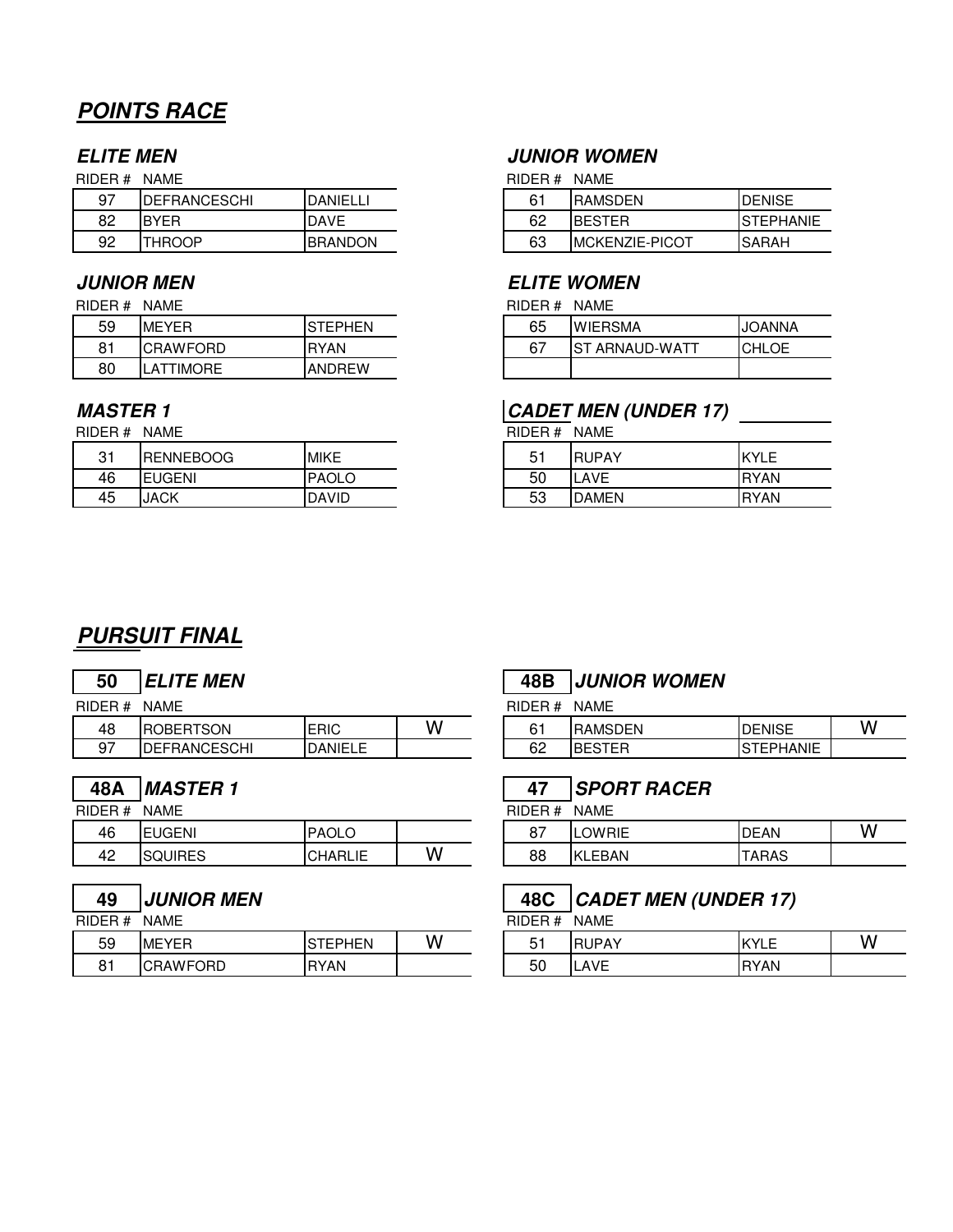# **2 LAP STANDING START**

| 97 | <b>IDEFRANCESCHI</b> | DANIFI F     | 21.9 |
|----|----------------------|--------------|------|
| 82 | <b>ISHANKLAND</b>    | <b>DAVE</b>  | 22 2 |
| 98 | <b>ATKINS</b>        | <b>CHRIS</b> | 22.9 |

| RIDER # NAME |                 |               |      |
|--------------|-----------------|---------------|------|
| 65           | <b>WEIRSMA</b>  | <b>JOANNA</b> | 24.2 |
| 67           | IST ARNAUD-WATT | ICHI OF       | 26.6 |
|              |                 |               |      |

RIDER # NAME **RIDER # NAME** 

| 31 | <b>RENNEBOOG</b> | <b>MICHAEL</b> | 23.0 |
|----|------------------|----------------|------|
| 39 | GOOD             | <b>ROB</b>     | 23.2 |
| 47 | OLLIVER          |                | 23.8 |

| RIDER#<br>TIME<br><b>NAME</b> |               |                | RIDER# | <b>NAME</b>    | TIME             |                 |      |
|-------------------------------|---------------|----------------|--------|----------------|------------------|-----------------|------|
| 75                            | <b>SHEA</b>   | JULIAN         | 23.5   | 74             | <b>IRICHARDS</b> | <b>IRAYMOND</b> | 28.4 |
| 34                            | <b>IKELLY</b> | <b>BRIAN</b>   | 26.0   | 70<br><u>_</u> | <b>IREGAN</b>    | <b>IERNIE</b>   | 31.6 |
|                               | <b>RUPAY</b>  | <b>IROBERT</b> |        | $\circ$<br>О.  | LOWRIE           | <b>IDEAN</b>    |      |

## **ELITE MEN JUNIOR MEN**

RIDER # NAME RIDER # NAME

| 97 | <b>IDEFRANCESCHI</b> | <b>DANIELE</b> | ົາ ເ<br>ن ا | 29                  | <b>VELOCE</b>   | <b>JOE</b>  | $^{\circ}$<br>ـ |
|----|----------------------|----------------|-------------|---------------------|-----------------|-------------|-----------------|
| 82 | <b>ISHANKLAND</b>    | <b>DAVE</b>    | ממ<br>__._  | O <sub>1</sub><br>o | <b>CRAWFORD</b> | <b>RYAN</b> | 22.5            |
| 98 | `TKINS<br>IΑ         | <b>CHRIS</b>   | 22.9        | 56                  | <b>AMPE</b>     | <b>WILL</b> | 22.9            |

### **ELITE WOMEN JUNIOR WOMEN**

 $RIDER # NAME$ 

| 65 | <b>WEIRSMA</b>      | <b>JOANNA</b> | 24.2 | 60 | _AMARCHE<br>LAPLANTE-L | <b>IFLORENCE</b>  | 25.9 |
|----|---------------------|---------------|------|----|------------------------|-------------------|------|
| 67 | IST<br>`ARNAUD-WATT | <b>CHLOE</b>  | 26.6 | 62 | IBESTER                | <b>ISTEPHANIE</b> | 26.3 |
|    |                     |               |      | 61 | <b>RAMSDEN</b>         | <b>DENISE</b>     | 28.0 |

### **MASTER 1 CADET MEN (UNDER 17)**

| 31 | <b>RENNEBOOG</b>         | <b>MICHAEL</b> | ר מ<br>∠o.∪  | ၁. | <b>RUPAY</b>  | KYL<br>---                | 25.5                   |
|----|--------------------------|----------------|--------------|----|---------------|---------------------------|------------------------|
| 39 | GOOD                     | <b>ROB</b>     | פ מ<br>ے.ں   | 38 | <b>CUDDIE</b> | <b>MITCHELL</b>           | ~7<br><u>.</u>         |
| 47 | <b>IVER</b><br>n  <br>-- | <b>ROD</b>     | ററ ഠ<br>ہ.ت∠ | 52 | <b>BESTER</b> | TTHEW<br>IMA <sup>-</sup> | 77<br>റ<br>-<br>0. ، ے |

## **MASTER 2 SPORT RACER**

| ER# | <b>NAME</b>  |               | TIME | RIDER# | <b>NAME</b>      |                 | TIME |
|-----|--------------|---------------|------|--------|------------------|-----------------|------|
| 75  | <b>SHEA</b>  | JULIAN        | 23.5 | 74     | <b>IRICHARDS</b> | <b>IRAYMOND</b> | 28.4 |
| 34  | KELLY        | <b>BRIAN</b>  | 26.0 | 70     | <b>REGAN</b>     | <b>ERNIE</b>    | 31.6 |
| 77  | <b>RUPAY</b> | <b>ROBERT</b> |      | 87     | LOWRIE           | <b>DEAN</b>     |      |

## **TEAM SPRINT**

## **WOMEN - 4 laps**

| ider |      |         |  |
|------|------|---------|--|
|      | Name | $T$ ime |  |

|    | <b>CHLOE ST ARNAUD WATT</b> |  |
|----|-----------------------------|--|
| 63 | <b>SARAH MCKENZIE-PICOT</b> |  |
|    | <b>FLO LAPLANTE-LAMARSH</b> |  |

| 62 | ISTEPH BESTER          |      |
|----|------------------------|------|
|    | IEMILY MCKENZIE-PICOT  | A 1. |
|    | <b>IDENISE RAMSDEN</b> |      |